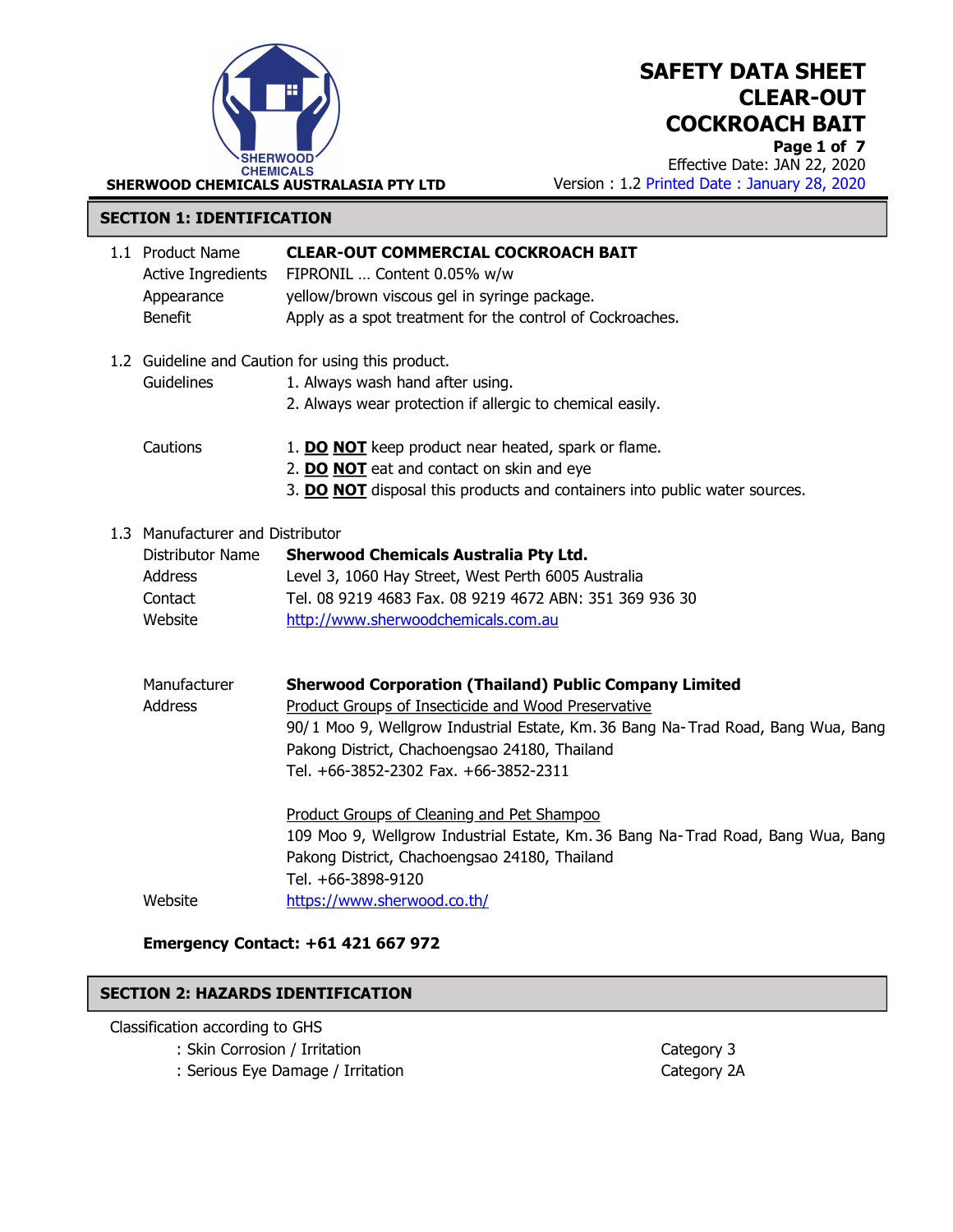

Page 2 of 7 Effective Date: JAN 22, 2020 Version : 1.2 Printed Date : January 28, 2020

Hazard Symbol:

Signal Word: WARNING

| Hazard Statement |                                    |
|------------------|------------------------------------|
| Health:          | H316 : Causes mild skin irritation |
|                  |                                    |

| Precautionary Statement |  |
|-------------------------|--|
|                         |  |

| General:    | P101 : If medical advice is needed, have product container or label at hand                            |
|-------------|--------------------------------------------------------------------------------------------------------|
|             | P102 : Keep out of reach of children                                                                   |
|             | P103 : Read label before use                                                                           |
| Prevention: | P264 : Wash hand thoroughly after handling.                                                            |
|             | P280 : Wear eye protection and face protection.                                                        |
|             | Response: P305+P351+P338 : IF IN EYES: Rinse cautiously with water for several minutes. Remove contact |
|             | lenses, if present and easy to do. Continue rinsing.                                                   |
|             | P332+P313 : If skin irritation occurs: Get medical advice / attention.                                 |
|             | P337+P313 : If eye irritation persists: Get medical advice / attention.                                |
| Storage:    | P405 : Store locked up.                                                                                |
| Disposal:   | P501 : Dispose of contents / container to approved method and / or local<br>regulations.               |

## SECTION 3: INFORMATION ON INGREDIENTS

| Component (s) | <b>CAS Number</b> | <b>Concentration %</b> |
|---------------|-------------------|------------------------|
| Fipronil      | 120068-37-3       | $0.05\%$               |
| Attractant    | Mixture           | $> 70.00\%$            |
| Additive      | Mixture           | Reminder               |
| Water         | 7732-18-5         | Balance to 100.00%     |

## SECTION 4: FIRST AID MEASURES

| If Inhaled | : Move patient to fresh air. If breathing is difficult, give artificial respiration and get<br>medical attention immediately. |
|------------|-------------------------------------------------------------------------------------------------------------------------------|
| If on Skin | : Remove contaminated clothing immediately and rinse off with plenty of water. Get                                            |
|            | medical attention immediately if irritation persist.                                                                          |
| If in Eye  | : Rinse carefully out with plenty of water. If you were contact lenses, remove if possible                                    |
|            | and wash away. If irritation persist, get medical attention immediately.                                                      |
| If Ingest  | : If get in mouth, rinse off with plenty of water. If swallowed, <b>DO NOT</b> induce vomiting,                               |
|            | drink plenty of clean water or milk and get medical attention immediately.                                                    |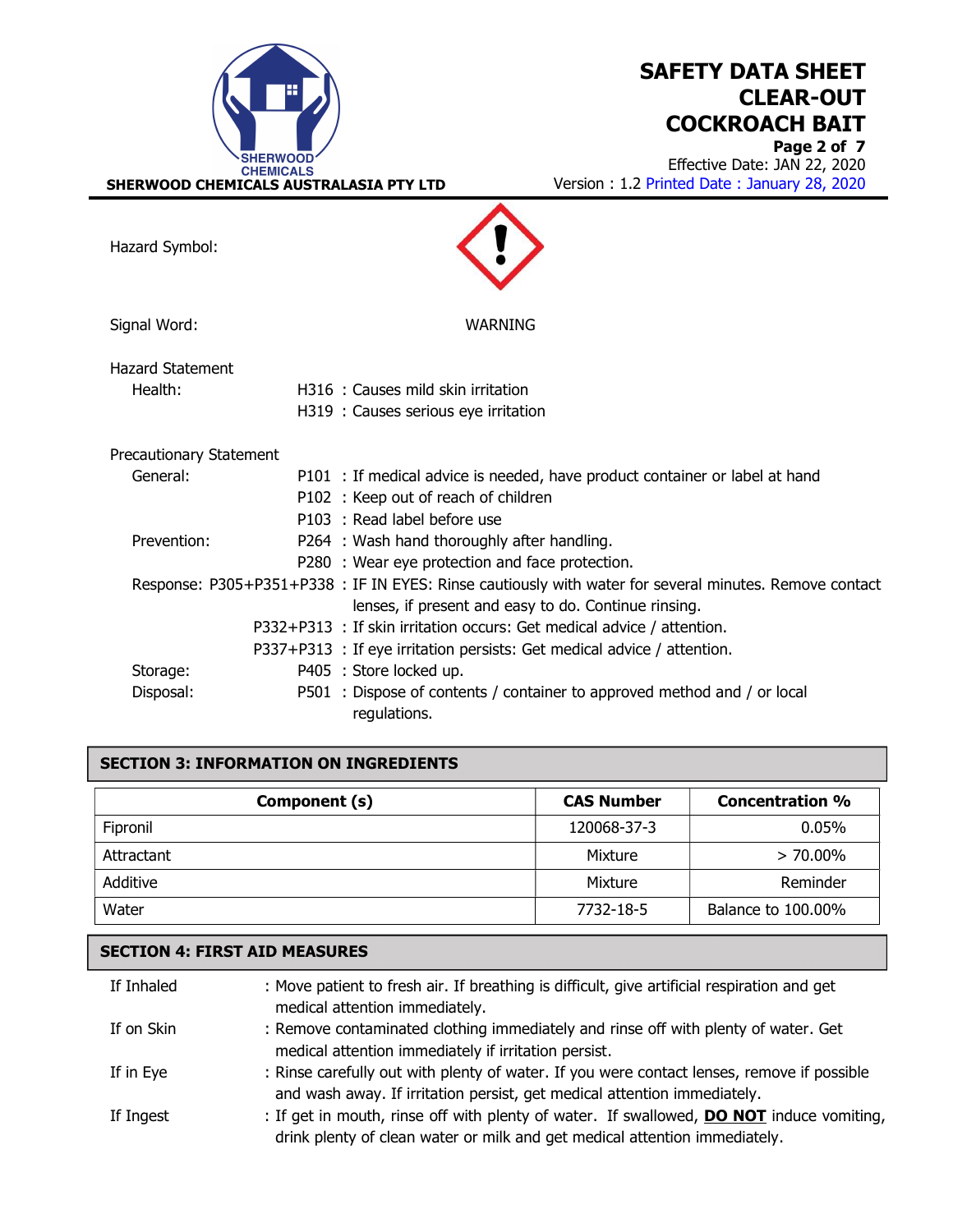

Page 3 of 7 Effective Date: JAN 22, 2020 Version : 1.2 Printed Date : January 28, 2020

Advice to Doctor : Symptomatic treatment.

### SECTION 5: FIRE FIGHTING MEASURES

| Extinguishing Media Suitable   | : Use carbon dioxide, water spray, foam or dry chemical powder.                                                 |
|--------------------------------|-----------------------------------------------------------------------------------------------------------------|
| Extinguishing Media Unsuitable | : No data available.                                                                                            |
|                                | Specific Hazards Rising from the Chemical : Carbon dioxide $(CO2)$ , Carbon monoxide $(CO)$ and toxic fumes.    |
|                                | Special Protective Action for Fire-Fighters : Wear self - contained breathing apparatus and chemical-protective |
|                                | clothing. (Self - Contained Breathing Apparatus, SCBA).                                                         |
|                                | : Use water spray to cool containers.                                                                           |

## SECTION 6: ACCIDENTAL RELEASE MEASURES

| <b>Personal Precautions</b> | : Use personal protective equipment.                                                                   |
|-----------------------------|--------------------------------------------------------------------------------------------------------|
|                             | : Avoid contact with the skin, eyes and clothing.                                                      |
|                             | : Keep unauthorized people away.                                                                       |
|                             | : Remove contaminated clothes, undergarments and shoes immediately.                                    |
| Personal Protection         | : Wear respiratory protective with organic vapour absorber, boots and rubber gloves.                   |
|                             | Environmental Precautions: Avoid disposal of spilled material into soil, waterways, drains and sewers. |
|                             | : Avoid release to the environment.                                                                    |
|                             | Methods and Material for Containment and Cleaning Up                                                   |
|                             | : Dispose of absorbed material in accordance with regulations.                                         |
|                             | : Collect waste in suitable containers, which can be labeled and sealed.                               |
|                             | : Clean contaminated floors and objects thoroughly with water and detergents,                          |
|                             | observing environmental regulations.                                                                   |
|                             | : Waste through waste removal contractor is licensed and / or local authority control.                 |

#### SECTION 7: HANDLING AND STORAGE

| Precautions for Safe Handling: Keep away from heat and ignition sources.<br>: Avoid contact with skin, eyes and clothing.<br>: Use product in area that sufficient ventilation.<br>: Wash hands with soap and water after handling.<br>: Remove contaminated clothing and protective equipment before entering eating<br>areas.                            |
|------------------------------------------------------------------------------------------------------------------------------------------------------------------------------------------------------------------------------------------------------------------------------------------------------------------------------------------------------------|
| Precautions for Safe Storage : Keep container tightly closed.<br>: Keep away from heat, sunlight, flame and incompatible materials.<br>: Keep in normal temperature at dry, cool and well-ventilated place.<br>: Keep in a straight position and protect the container against physical damage.<br>: Keep away from food, drink and animal feeding stuffs. |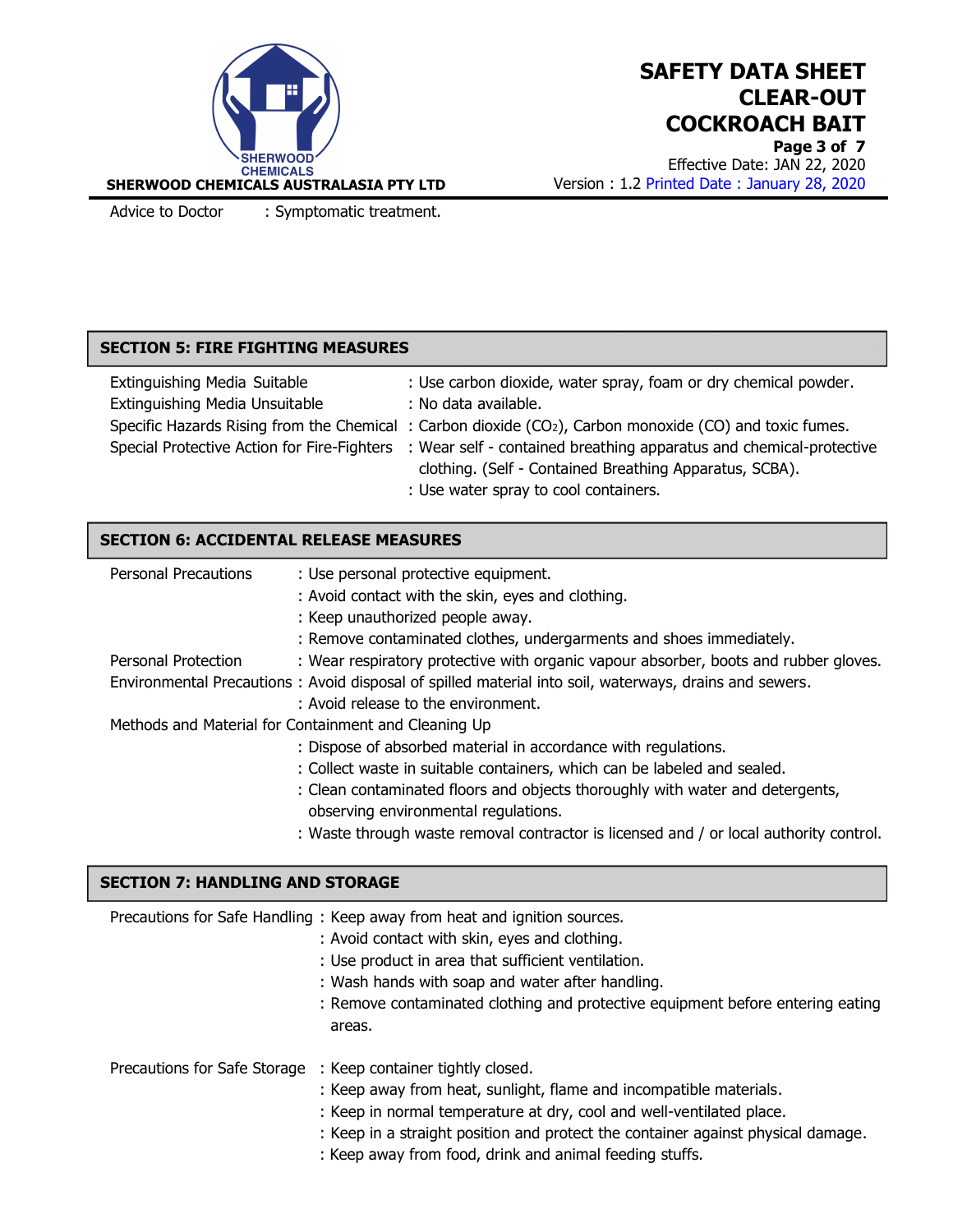

Page 4 of 7 Effective Date: JAN 22, 2020 Version : 1.2 Printed Date : January 28, 2020

## SECTION 8: EXPOSURE CONTROLS AND PERSONAL PROTECTION

| National Exposure Standard<br><b>Engineering Controls</b> | : Not data available.<br>: Local exhaust ventilation may be necessary to reduce the concentration of<br>chemical vapors.                              |
|-----------------------------------------------------------|-------------------------------------------------------------------------------------------------------------------------------------------------------|
|                                                           | Personal Protective Equipment: Wear appropriate specific chemical protective gloves such as nitrile rubber<br>gloves. And clean the device after use. |

 : Wear safety glasses, work clothing and respirator with an organic vapour and gas filter mask.

### SECTION 9: PHYSICAL AND CHEMICAL PROPERTIES

| Appearance<br>Odor<br>Odor Exposure Limits<br>pH value |                                                              |           | : Yellow/Brown viscous gel<br>: Characteristic odor.<br>: No data available.<br>$: 6.0 - 7.0$ at 25 °C |
|--------------------------------------------------------|--------------------------------------------------------------|-----------|--------------------------------------------------------------------------------------------------------|
|                                                        | Melting / Freezing point                                     |           | : No data available.                                                                                   |
|                                                        | Boiling point / Range                                        |           | : No data available.                                                                                   |
|                                                        | Flash point                                                  |           | : No data available.                                                                                   |
|                                                        | Evaporation Rate                                             |           | : No data available.                                                                                   |
|                                                        | Flammability of Solid and Gas                                |           | : Non applicable                                                                                       |
|                                                        | Flammable Limits                                             | $(LFL)$ % | : No data available.                                                                                   |
|                                                        |                                                              | (UFL) %   | : No data available.                                                                                   |
|                                                        | <b>Explosion Limits</b>                                      | (LEL) %   | : No data available.                                                                                   |
|                                                        |                                                              | (UEL) %   | : No data available.                                                                                   |
|                                                        | Vapour Pressure                                              |           | : No data available.                                                                                   |
|                                                        | Vapour Density (air = $1$ )                                  |           | : No data available.                                                                                   |
|                                                        | Relative Density (water $= 1$ )                              |           | : No data available.                                                                                   |
|                                                        | Partition Coefficient n-Octanol / water : No data available. |           |                                                                                                        |
|                                                        | Auto - Ignition Temperature                                  |           | : No data available.                                                                                   |
|                                                        | Decomposition Temperature                                    |           | : No data available.                                                                                   |
|                                                        | Solubility in water                                          |           | : Less soluble to milky suspension.                                                                    |
| Specific Gravity / Density                             |                                                              |           | : $1.10 - 1.40$ kg/L at 30 °C                                                                          |
|                                                        | Viscosity                                                    |           | : More than 600,000 cPs                                                                                |
|                                                        |                                                              |           |                                                                                                        |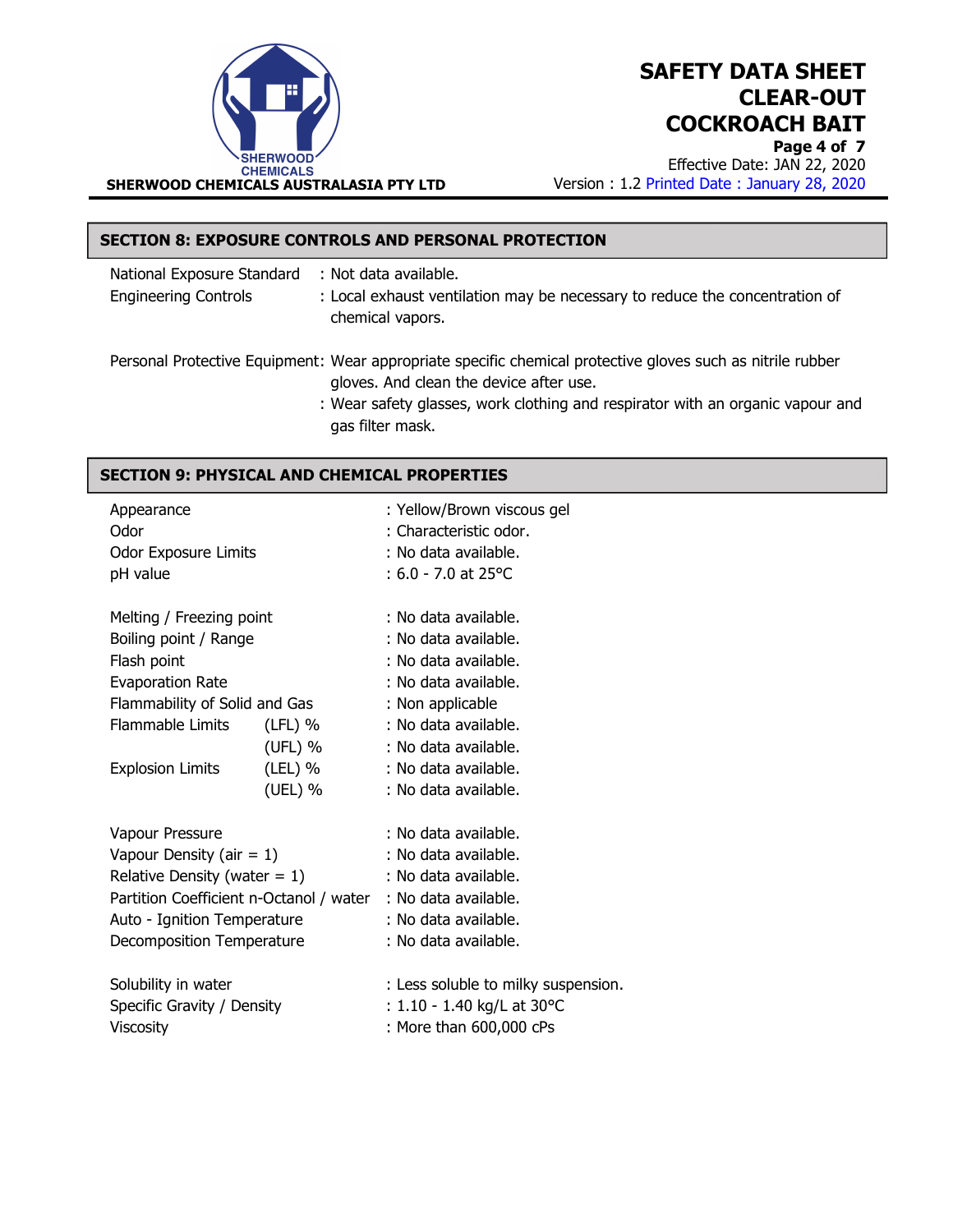

Page 5 of 7 Effective Date: JAN 22, 2020 Version : 1.2 Printed Date : January 28, 2020

# SECTION 10: STABILITY AND REACTIVITY

| Reactivity                         | : No hazardous reactions if stored and handled as indicated.          |
|------------------------------------|-----------------------------------------------------------------------|
| Chemical Stability                 | : Stable under normal conditions of storage and use.                  |
| Possibility of Hazardous reactions | : No hazardous reactions if stored and handled as indicated.          |
| <b>Conditions to Avoid</b>         | : Avoid heat, open flames, ignition sources and direct sunlight.      |
|                                    | : Avoid extremes temperature below 0°C and above 40°C.                |
| Incompatible Materials             | : Strong oxidizing agent, Strong acid and base.                       |
| Hazardous Decomposition products   | : Combustion or thermal decomposition will evolve carbon and nitrogen |
|                                    | oxides and halogen compounds.                                         |

### SECTION 11: TOXICOLOGICAL INFORMATION

| Acute Toxicity, Oral           | : $LD_{50}$ > 5,000 mg/kg (Rat) (Calculated)           |
|--------------------------------|--------------------------------------------------------|
| Dermal                         | : $LD_{50}$ > 5,000 mg/kg (Rabbit) (Calculated)        |
| <b>Inhalation</b>              | : $LD_{50}$ > 5,000 mg/L (4 Hours in Rat) (Calculated) |
| Skin Corrosion / Irritation    | : Cause mild skin irritation.                          |
| Eye Damage / Irritation        | : Causes serious eye irritation.                       |
| Skin Sensitization             | : Not Classified                                       |
| Respiratory Sensitization      | : Not Classified                                       |
| Germ Cell Mutagenicity         | : Not Classified.                                      |
| Carcinogenicity                | : Not Classified.                                      |
| Reproductive Toxicity          | : Not Classified.                                      |
| Specific Target Organ Toxicity |                                                        |
| - Single Exposure              | : Not Classified.                                      |
| - Repeat Exposure              | : Not Classified.                                      |
| Aspiration Hazard              | : Not Possible to Classify.                            |
|                                |                                                        |

#### SECTION 12: ECOLOGICAL INFORMATION

| Hazardous to the Aquatic Environment |                      |  |
|--------------------------------------|----------------------|--|
| Acute Hazard                         | : Not Classified.    |  |
| Chronic Hazard                       | : Not Classified.    |  |
| Persistence and Degradability        | : No data available. |  |
| <b>Bio-Accumulative Potential</b>    | : No data available. |  |
| Mobility in Soil                     | : No data available. |  |
| <b>Other Adverse Effects</b>         | : No data available. |  |

#### SECTION 13: DISPOSAL CONSIDERATIONS

| Waste Treatment Method | : DO NOT dispose into the environment, waterways, drains and sewers.    |
|------------------------|-------------------------------------------------------------------------|
|                        | : <b>DO NOT</b> pour waste contaminated into soil or water.             |
|                        | : Waste must be disposed of in accordance with federal, state and local |
|                        | environmental control regulations.                                      |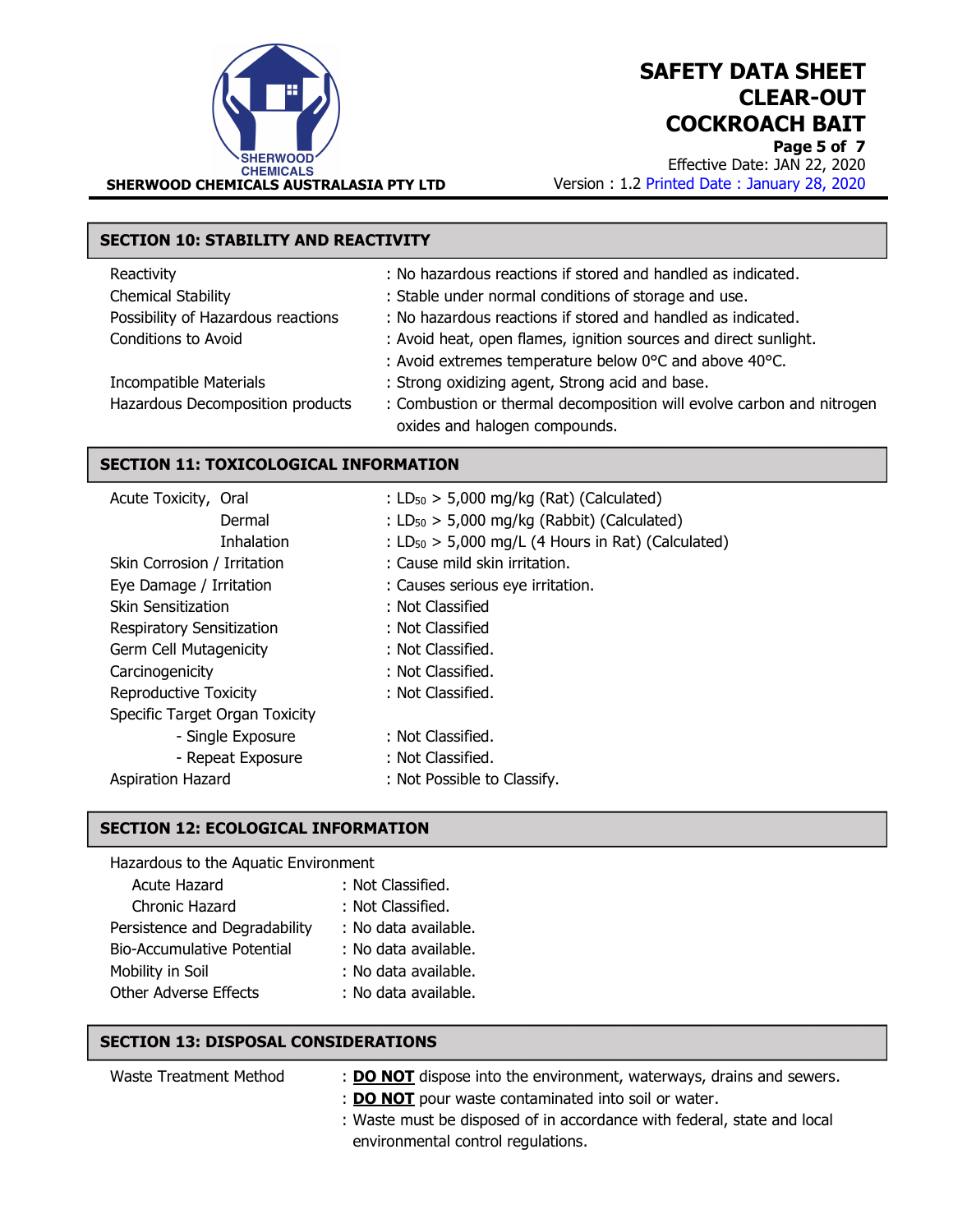

Effective Date: JAN 22, 2020 Version : 1.2 Printed Date : January 28, 2020

Container Treatment Method : DO NOT pierce or burn, even when empty.

- : Should be disposed of in accordance with local regulations and laws in force in the country or region.
- : This product is dangerous for the environment. **DO NOT** dispose to sewers, drains or watercourses.

#### SECTION 14: TRANSPORT INFORMATION

14.1 European Transport Information : Not data available.

Beware ensure transportation of the container tightly closed, no leak and **DO NOT** overturned. **DO NOT** delivery with food, fiber, oxidizing agent, bases, etc.

#### SECTION 15: REGULATORY INFORMATION

Law Enforcement in Thailand : Hazardous substance act be 2535. Types of Hazardous Material : 2 (FDA Thailand) APVMA Registration No. : No. 84661

#### SECTION 16: OTHER INFORMATION

#### Reference

- : GHS OFFICIAL TEXT AND CORRIGENDA Rev.7 (2017)
- : European Chemicals Agency; https://echa.europa.eu/
- : Toxicology Data Network, U.S. National Library of Medicine; https://toxnet.nlm.nih.gov/
- : National Institute of Technology and Evaluation;
- http://www.safe.nite.go.jp/english/ghs/ghs\_index.html
- : Ministry of Industry Announcement on Hazardous Substance List 2013 https://www.jetro.go.jp/ext\_images/thailand/thai/pdf/hazardlist13\_tha.pdf

#### **Disclaimer**

 This article is as accurately as possible complied with the best of our company' s knowledge at the time documentation. Each user should read this SDS and consider the information in the context of how the material will be handle and used in the workplace including in conjunction with other products. If classification or further information is needed to ensure an appropriate risk assessment, the user should contact our technical team.

 The above information is believed to be correct but does not purpose to be all inclusive and shall be used only as a guide. No warranty is expressed or implied regarding the accuracy and completeness of the data. As such, we cannot be held liable for any injury or economic loss. Users are further reminded of the possible risks of using this material for any other purpose than those for which it was intended. The above information can be utilized only for meeting regulatory norms in regard to handling and labeling advice.